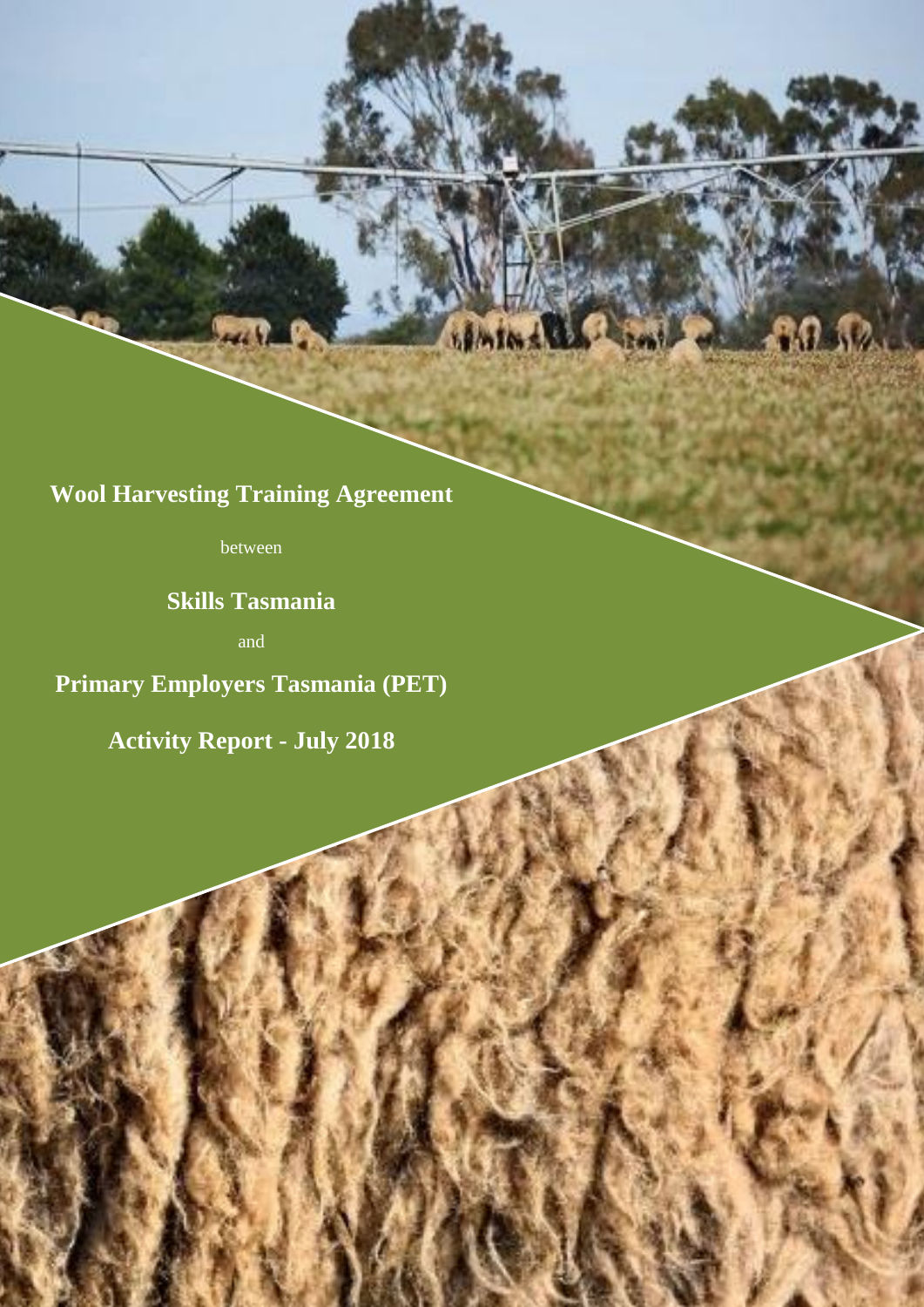## **WOOL HARVESTING TRAINING AGREEMENT**

## **between**

# **Skills Tasmania and Primary Employers Tasmania (PET) Annual Activity Report – July 2018**

Skills Tasmania has granted funds to PET as a contribution towards the cost of the delivery of training to improve the skills and productivity of the Tasmanian Wool Industry.

This is the June 2018 Activity Report, the last for the current funding arrangement.

#### **Program Deliverables:**

The intended deliverables are traineeships, regional coaching in sheds for shearers and wool handlers, novice/improver workshops, industry contractor workshops, and implementing a training program that increases employment opportunities in the Central Highlands and Southern Midlands.

PET is pleased to provide this six-month activity report to Skills Tasmania in accordance with the Deed of Grant between the parties.

#### **Introduction:**

The Wool Harvesting Training Program is well known and respected within Tasmania's wool industry and continues to maintain very strong support from all industry participants, including shearers, wool handlers, contractors/contactors, wool growers, the wool pastoral houses, and our other funding partner, Australian Wool Innovation Ltd.

There is still strong interest from persons wishing to enter the industry. The June-July, 2018 Introduction to the Wool Harvesting Industry Workshop at Malahide has 12 students in attendance as at the time of this report.

The participants vary in age and background. There have been qualified plumbers, and more recently a recent university graduate with an agricultural family that sees the benefit of having shearing skills to supplement quiet times in his industry.

The involvement of schools is one area that our trainer has concentrated on and the involvement of school students in wool competitions at local shows is very pleasing.

Our training strategy is to complete as much of the in-shed coaching as possible in the first six months each year with increased emphasis on formal traineeships and novice/improver workshops in the second six months.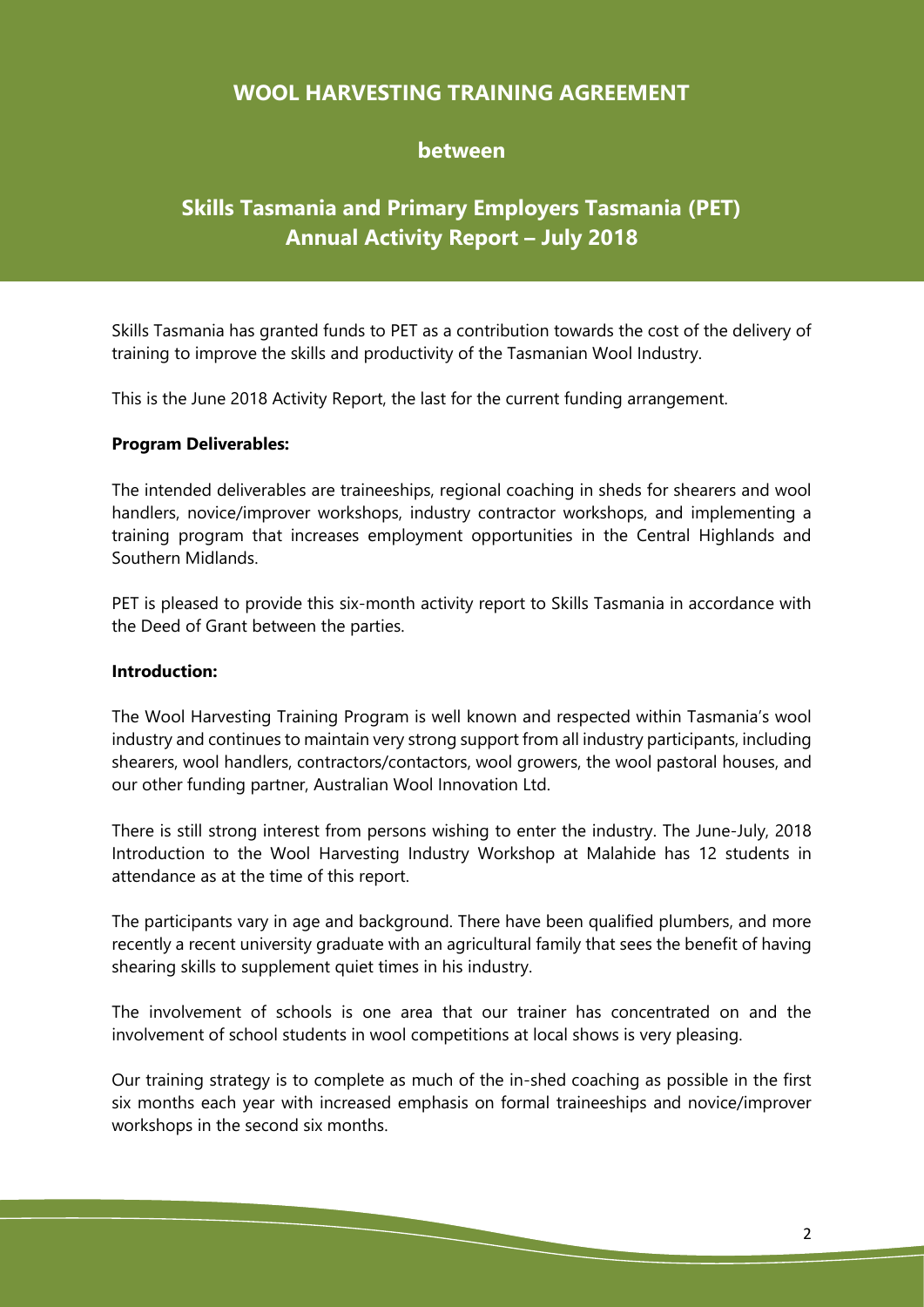We believe our delivery strategy is working well allowing our trainer to dovetail the AWI program into the Skills Tasmania program.

Sheep numbers have continued to increase.

Wool prices are high. More and more woolgrowers are going down the nonmuseling path partly due to overseas demands. Buyers are also paying extra money for non-museled wool. Non-museling has



also increased the workload in crutching, and increased animal husbandry.

The Tasmanian clip continues to be shorn and prepared by local wool harvesting staff without the need to import staff from the mainland, but we are aware that the increased flocks will need more shearers.

All in all, given the seasonal nature of the industry we remain very pleased and enthusiastic with the Wool Harvesting Training program.

### **REPORTING AND PERFORMANCE REQUIREMENTS:**

#### **Number of formal traineeships commenced, completed and in progress**

Though there have been good numbers attending the workshops, those wishing to complete the formal traineeships has reduced.

During the last 12 months, five (5) personnel completed Certificate III – Shearing.

Currently there are five (5) personnel completing formal Wool Harvesting Traineeships.

Two (2) Cert III – Shearing; One (1) Cert II – Shearing; Two (2) Cert II – Wool Handling

Over the next six months we expect to sign up: Three (3) Cert III – Shearing; Three (3) Cert II – Wool Handling

There continues to be the strong presence of participants from the Central Highlands and Southern Midlands, one of the many aims of the programme.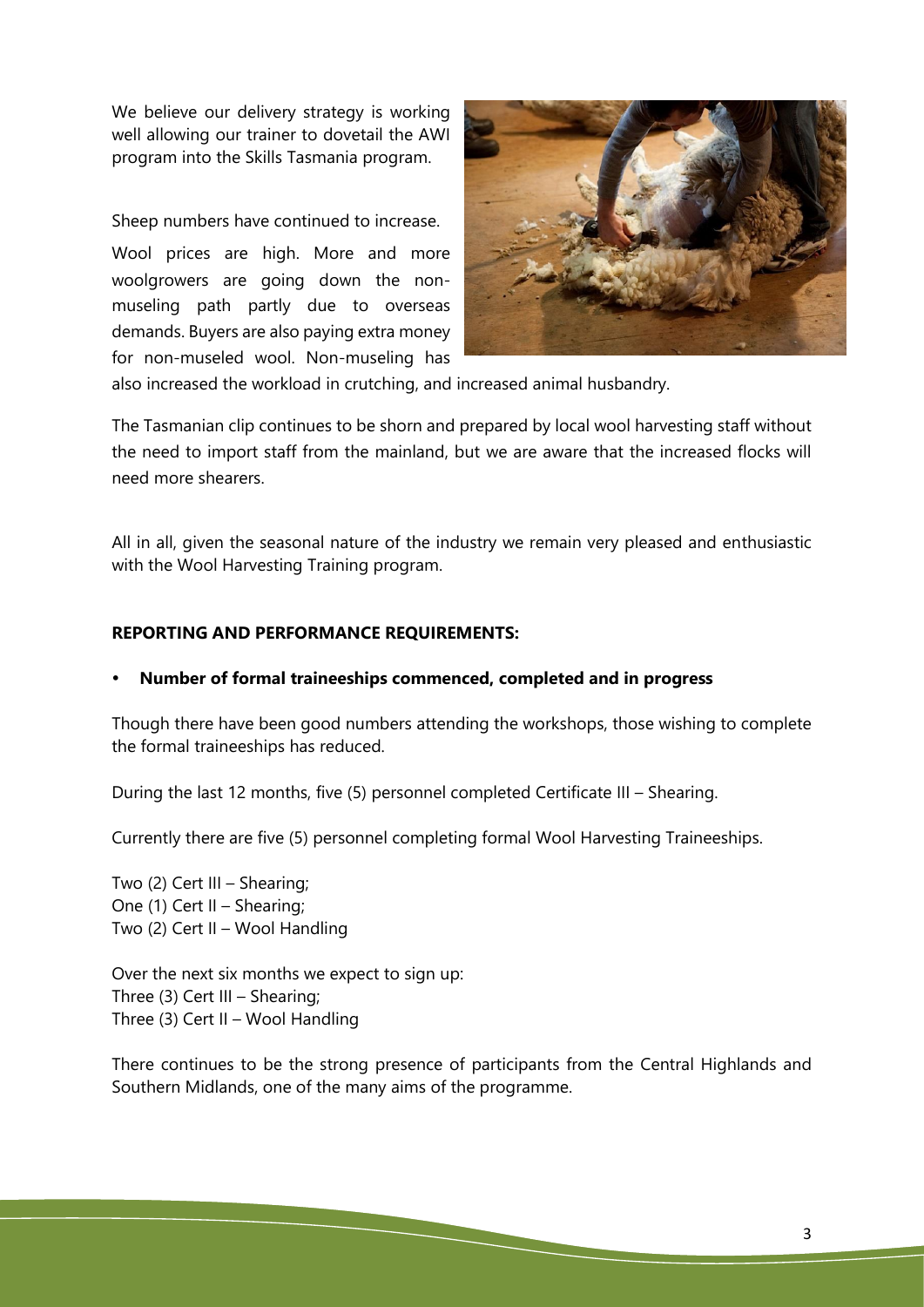#### **Workshops – 10-12 students at each workshop**

| <b>Date</b>      | <b>Property</b> | <b>Workshop</b>           | <b>Attendees</b>              |
|------------------|-----------------|---------------------------|-------------------------------|
| 7 to 18 Aug      | Malahide        | Novice Workshop           | 10 shearers and wool handlers |
| 29 Nov to 5 Dec  | Connorville     | <b>Crutching Workshop</b> | 5 shearers 2 shed hands       |
| 19 Dec to 22 Dec | Connorville     | <b>Crutching Workshop</b> | 4 shearers 2 shed hands       |
| 3 Jan to 8 Jan   | Connorville     | Improver Workshop         | 4 shearers 2 shed hands       |
| 5 Feb to 9 Feb   | Connorville     | Improvers Workshop        | 6 shearers 3 shed hands       |
| 12 Feb to 23 Feb | Beaufront       | Novice Workshop           | 13 shearers and wool handlers |
| 25 Jun - 29 Jun  | Malahide        | Novice Workshop           | 15 shearers and wool handlers |

The proposal was for four workshops over the year.

#### **Details of the provision of regional coaching in sheds to up-skill the current workforce of shearers and wool handlers**

Attached to this report is a listing of the shearing sheds visited by the trainer, the names of the shearers and shedhands who met with the trainer.

The PET trainer spends quite a lot of time assisting former trainees with ongoing in-shed training as they seek to improve their skills and wool harvesting techniques.

The Hagley Farm School has finished the upgrade of its shearing shed and the Trainer gave a demonstration of shearing at the TPAG Precision Field Day in April this year.

With many sheep now over 100 kilograms in weight the improved catch and drag techniques are catching on across the industry, which will hopefully reduce the risk of injury to shearers. Following an injury to a shearer the Trainer recently invited Worksafe Tasmania Inspectors to a shearing shed to show them the training methods involved with catch and drag, and the difficulties encountered by left-handed shearers in many sheds. The introduction of left and right pen doors is helping to minimise the risk to left-handed shearers.

Improvements in shearing sheds continue. Simple matters such as the direction of flooring materials can greatly assist a shearer in catch and drag. Worksafe Tasmania have been inspecting shearing sheds and improvements will also ensue following these inspections.

Safe Farming Tasmania and Prime Super also provide relevant information to the trainees. PrimeSuper continues its sponsorship of the shearing competition at the Campbell Town Show.

The National Farmers Federation, of which PET is a member, has negotiated an appropriate drug and alcohol policy for the industry with the unions The Trainer now emphasises this policy to trainees and provides copies of the policy to all sheds that he visits.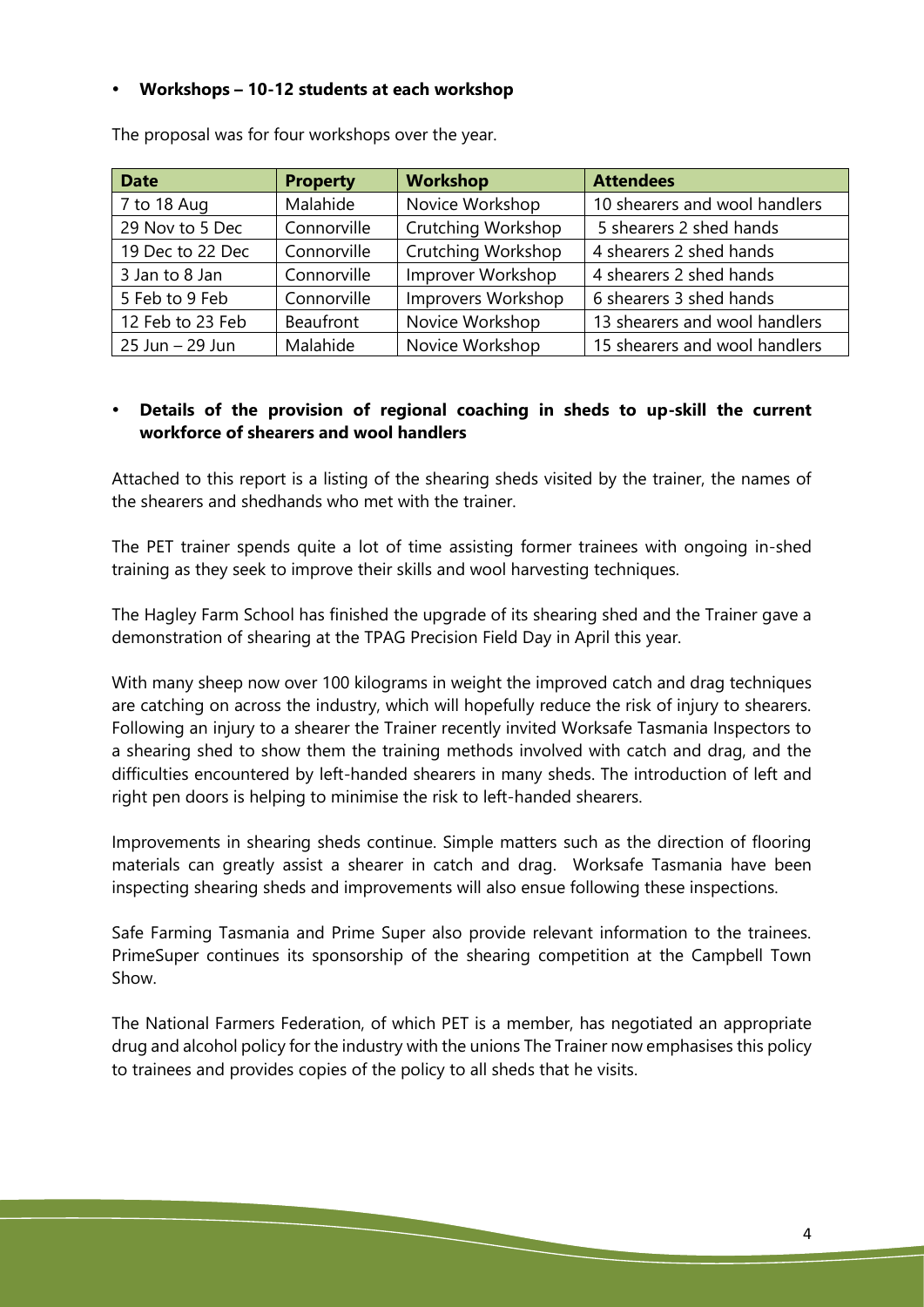#### **Details of the provision of industry contractor workshops to upskill existing contractors, those acting as contractors and those seeking to become contractors.**

PET Wool Harvesting Trainer continues to spend considerable time on a one to one basis with contractors and contactors to ensure they are up to date with the latest industry standards, particularly in relation to clip preparation, work health and safety matters and quality assurance issues.

A contractor meeting is planned for later in 2018, with an emphasis on workplace health and safety and the contractor's responsibilities as PCBUs, biosecurity, first aid, changes to the Pastoral Award, and personal hygiene for shearers.

The one on one meetings/discussions/upskilling sessions with contractors have been very well received by the contractors. They appear to like the one-to-one sessions together with group meetings.

The trainer also has contact with contractors on a daily basis when visiting sheds.

#### **Details of the provision of specialist professional development training for the PET shearer/wool handler trainer**

The PET shearer wool handler trainer has participated in the following professional development training programs.

- AWI Workshops Wagga Wagga 31st July to  $3<sup>rd</sup>$  August (4 days); Platform Shearing Workshop
- Bendigo National Shearer Championships October (3 days);

The PET Trainer is completing his Diploma of Agriculture, increasing his own knowledge of the industry which can be passed on to trainers, contractors and experienced shearers.

#### **Other qualitative and quantitative information deemed useful and informative.**

The PET Trainer has participated in the following Wool Industry related activities.

- Shearer Judging Melton Mowbray,  $4^{th}$  November 2017.
- Shearer Judging Campbell Town Show on 25 May, 2018

Additional Training for TAFE students when required.

#### **Industry Engagement**

Shearer/Wool Handler training continues to be very well received and supported in Tasmania.

Wool growers are generous by providing woolsheds and sheep for training purposes. They also recognise the value of such training and the increasing quality of their clip.